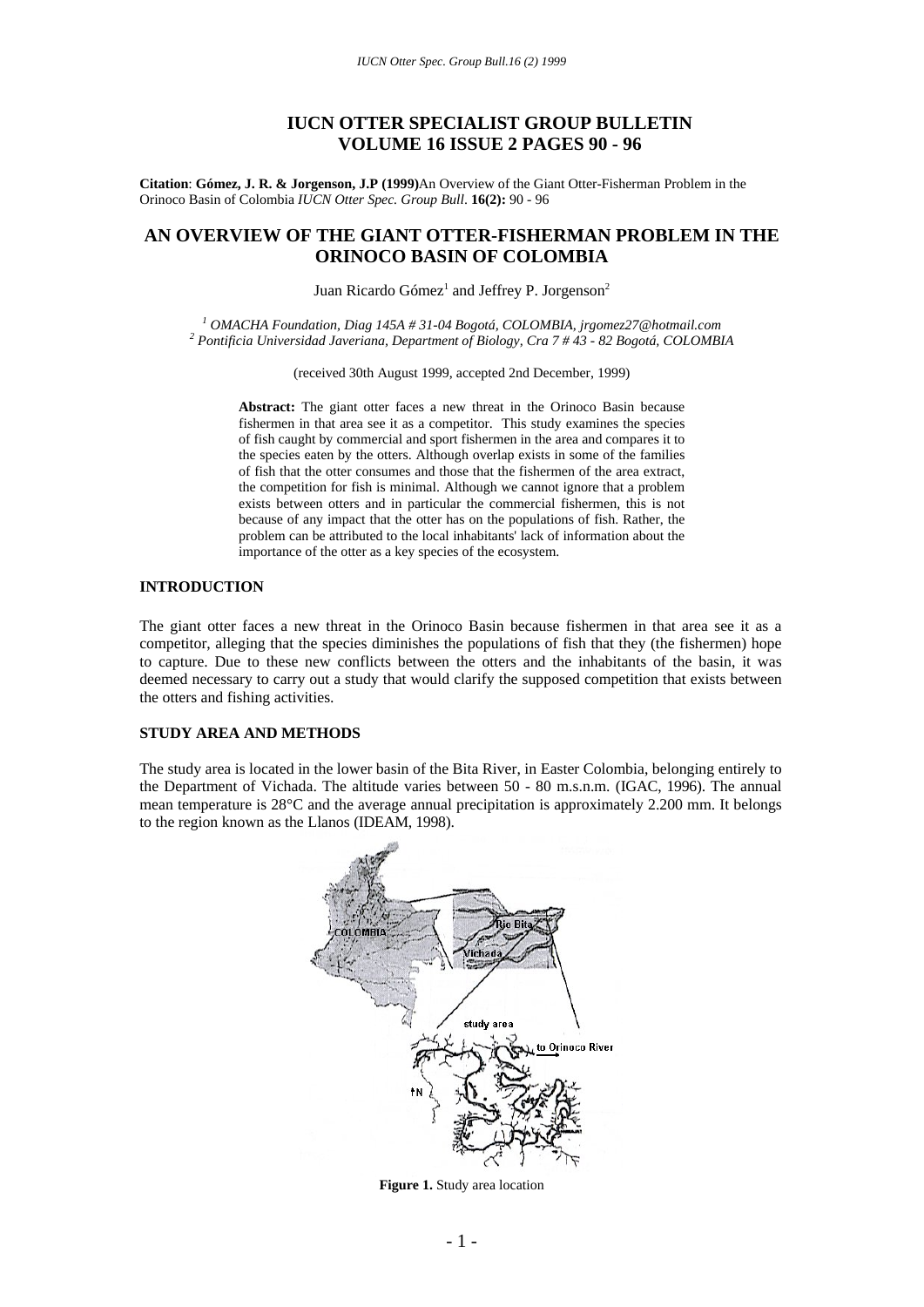

**Figure 2.** Latrines and observations of giant otters eating fish

The soils of the area are poor and not suitable for pasture development and thus ranching is not common, instead, commercial fishing is one of the main economic activities in the area, providing the nutritional base for the inhabitants of the area. Most of the fish are consumed domestically, although some fishing cooperatives exist which standardise their fishing gear in line with the parameters allowed by the law. However, much fishing is now undertaken illegally, at prohibited times, and with illegal fishing methods ('chinchorros' [net with fine holes, like a mosquito net], wait nets, poisoning, and dynamite). These methods cause great harm to the fauna present in the region (pers. obs.). Sport fishing is a very limited source of revenue to some inhabitants of the area as there are commercial companies in the main cities of the country which organise such activities.

The project had a duration of 15 months (Jul 1997-Oct 1998), but only 10 were dedicated to field work (Sep 1997-Jul 1998). The investigation was carried out over the periods of high water levels (May-Sep), transition (Mar-Apr, Oct-Nov), and low water levels (Dec-Feb) of the river Bita**.** Visits were made to markets, refrigerated storage rooms, and areas of fish discharge at the jetty of Puerto Carreño, where data was gathered on morphotype of fish, minimum and maximum sizes, fishing area, fishing method, and conflicts with groups of otters. A list of the species of fish of commercial importance was also elaborated, with legal minimum size of capture, to compare with the data found in the analysis of diet of the otter.

The data for commercial fishes was taken during the dry and transition seasons (Nov-Apr), the periods of the year when this activity is allowed. Sport fishing data was taken in the dry season as the presence of sport fishermen is restricted to this period. Both sets of data included the number of fish captured, their size, and weight.

The relative abundance of each species in catches was determined, and the similarity of the relative abundance of fishes taken was compared with the diet of the otter (determined in the larger study 'Feeding Ecology of the Giant Otter (*Pteronura brasiliensis*), in the Bita river, Vichada Colombia' (GÓMEZ, 1999). To assess similarity, the coefficient of similarity of communities of Sørensen and Morisita was used (FRANCO, 1995).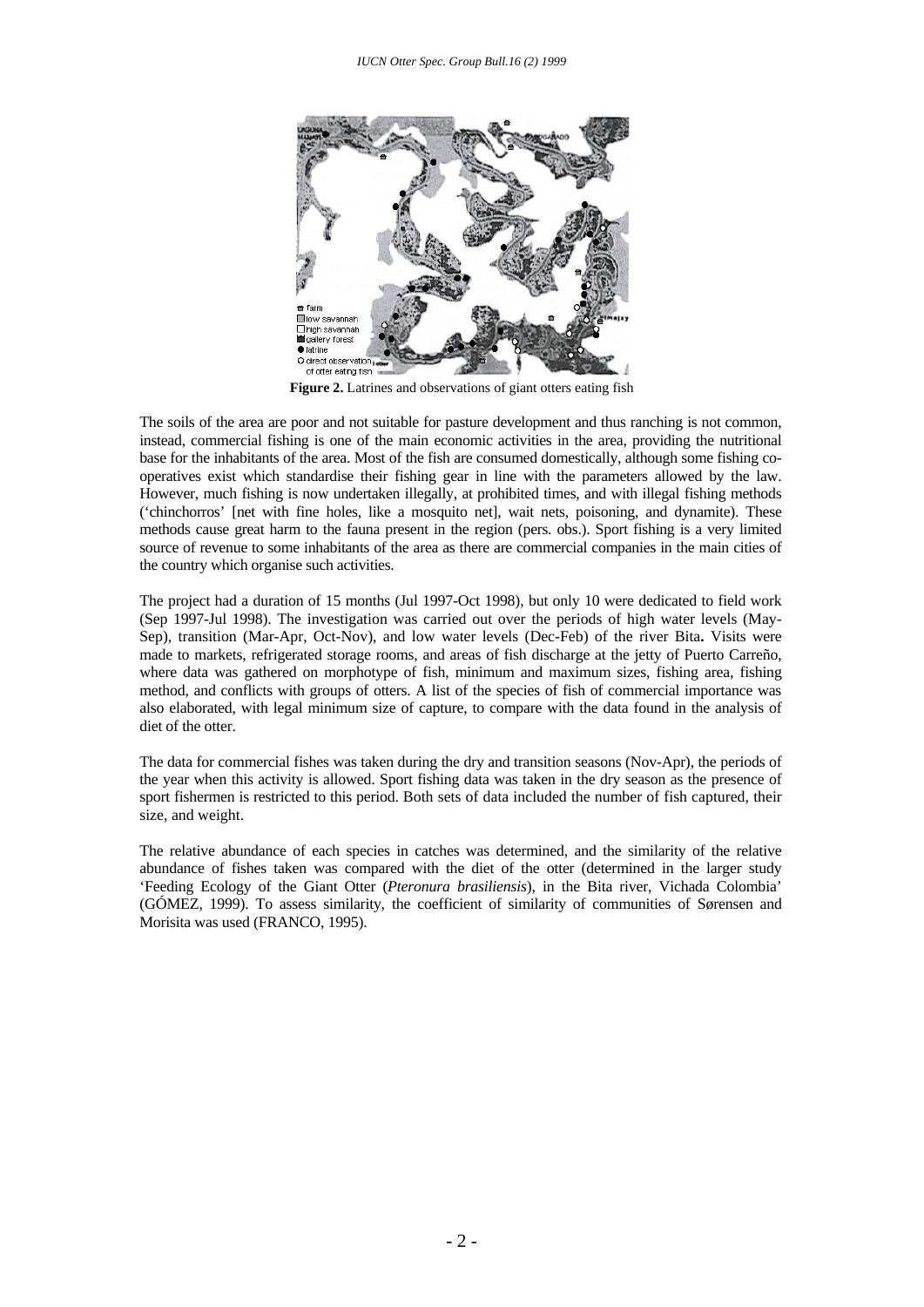| common name         | species                             | minimum size of |
|---------------------|-------------------------------------|-----------------|
|                     |                                     | captured (mm)   |
| Valentón            | Brachyplatystoma filamentosum       | 1000            |
| Paletón             | Sorubimichthys planiceps            | 950             |
| Dorado              | Brachyplatystoma flavicans          | 850             |
| Amarillo            | Paulicea luetkeni                   | 800             |
| Rayado - Tigre      | Pseudoplatistoma fasciatum          | 650             |
| Cajaro              | Phractocephalus himliopterus        | 650             |
| Apuy                | Brachyplatystoma juruensis          | 500             |
| Sierra Cagona       | Sachsdora sp.                       | 600             |
| Sierra Copora       | Oxydoras niger                      | 550             |
| Yaque               | Leiarius marmoratus                 | 440             |
| Mapurito            | Callophysys macropterus             | 320             |
| <b>Blanco Pobre</b> | Brachyplatystoma vaillanti          | 400             |
| Cachama Negra       | Colossoma macropomum                | 600             |
| Cachama - Coporo    | Piractus brachypomus                | 510             |
| Bocachico - Coporo  | Prochilodus recticulatus magdalenae | 270             |
| Sapuara             | Semaprochilodus laticeps            | 350             |
| Palometa            | Mylossoma duriventris               | 240             |
| Yamu                | Brycon sp.                          | 280             |
| Agujeto             | >Boulengerella sp.                  | 300             |
| Payara              | Hydrolycus scombreroides            | 550             |
| Sardinata Real      | Pellona sp.                         | 400             |
| Guabina             | Hoplias malabaricus                 | 300             |
| Burra-Curbinata     | Plagioscion surinamensis            | 320             |
| Pavón               | Cichla sp.                          | 300             |

**Table 1.** Commercially important species, common names and minimum capture size in the Orinoco's Basin (INPA, 1998)

#### **RESULTS**

#### **Character Of The Diet**

The diet of giant otters consisted of fish (96.2% belonging to 4 different orders and 12 families), reptiles (2.2%, primarily turtles), birds (0.8%), and mammals (0.8%).

The most frequently consumed fish were from the family Erythrinidae (primarily *Hoplias malabaricus*), followed by Pimelodidae (primarily *Pseudoplatystoma fasciatum* and *Leiarius marmoratus*), Cichlidae (represented by the species *Mesonauta festivum*, *Geophagus* sp. and *Plagioscion surinamensis*), and Characidae (with the genera *Brycon* spp. and *Acestrorynchus* spp.).

The relative frequency of occurrence produced the same order as in occurrence frequency: Erythrinidae, Pimelodidae, Cichlidae, Characidae, Serrasalmidae, Osteoglossidae, Anostomidae, Auchenipteridae, Cynodontidae, Curimatidae, Ctenolucidae and Loricaridae.

### **Potential Competition Between Otters And Fishermen**

#### *Commercial fishing*

Commercial fishing in the area is allowed only in the dry and transition seasons, leaving a period of approximately 4 months during which potential competition doesn't occur directly.

For commercial fishermen, the most frequently taken fish were members of the Serrasalmidae Family (28.6%), followed by Myrenidae (24.0%), Pimelodidae (19.0%), Curimatidae (18.3%), and Cichlidae  $(6.6\%)$ .

When the characteristic diet of the giant otter in this area is compared with that extracted by the commercial fishing enterprises it can seen that, although the otter is consuming fish that have some commercial importance (i.e. Curimatidae, Myrenidae, Serrasalmidae and Pimelodidae), the great majority of its diet is based upon families of no imporatance (i.e. Erythrinidae, Cichlidae, Anostomidae, Ctenolucidae, Osteoglossidae, and Cynodontidae).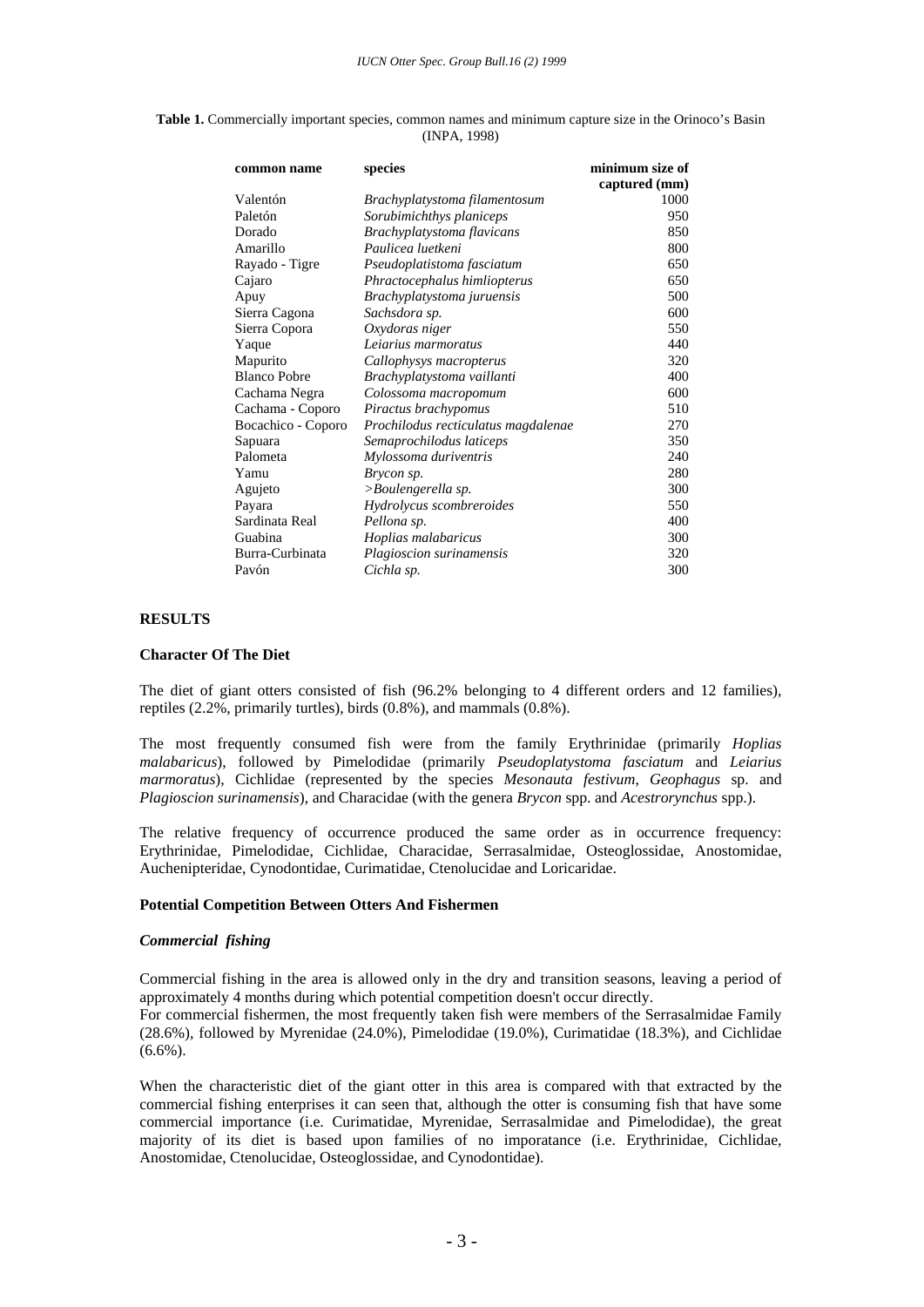

The level of similarity (FRANCO, 1995) between the fish in the diet of the giant otter and those taken by commercial fisheries differed to a large extent, principally in the composition of families (Im = 32.5% in total).

Fishermen in the region, however, also claim that the otter is undesirable as it frightens fish from the key fishing areas. This problem was impossible to measure during the field phase and no previous work exists on this subject.

It is also important to say that, according to informal interviews with fishermen, a decrease in the fishing resource in the area has been noted. However, this is almost certainly due to the increase in illegal and non-specific fishing activities in the area and not because the giant otter has increased its consumption rate of commercial fish.

## *Sport fishing*

Reports of conflicts between sport fishermen and giant otters are not known. Sportsman apparently enjoy the presence of these animals, instead of seeing them as a nuisance or threat to their activity. However, Since commercial fishermen in the region are the same people who guide sport fishermen, some conflict has resulted.

The sport fishing in the area is restricted to the dry season only, therefore any possible competition could only occur in an annual period no bigger than 4 months.

The river Bita is very well known to sport fishermen for its excellent fishing of Pavón (*Cichla* sp.). The family Cichlidae, therefore, is the most affected by this activity (48%), followed by the Serrasalmidae (21%), and the Cynodontidae (18%).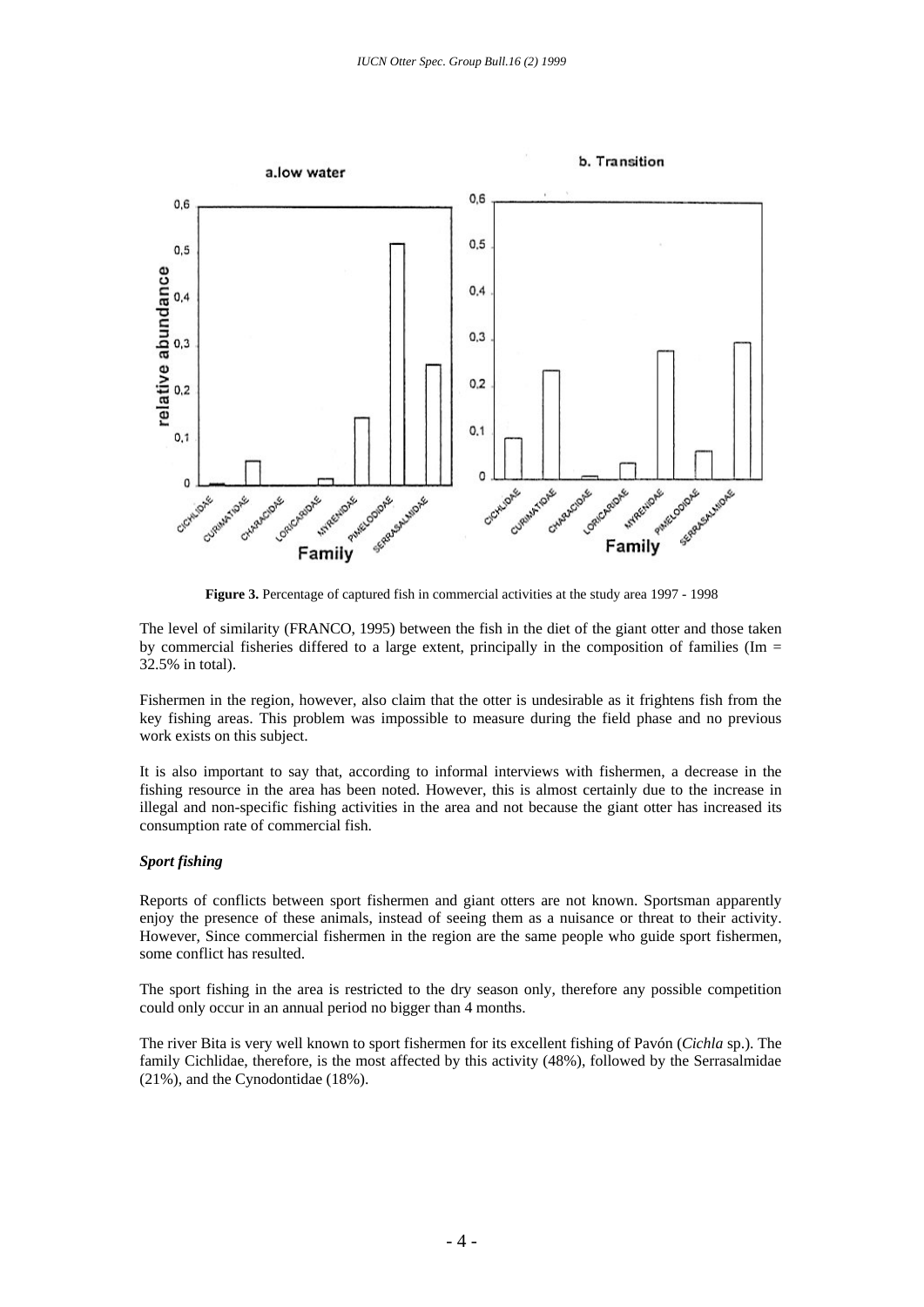

**Figure 4.** Percentage of fish captured by sport fishermen at the study area 1997 - 1998

The data was calculated in the same way as that for commercial fishing. The comparison of similarity between sport's catches and the typical diet of the giant otter in the area produced a figure of 55% similarity, a result of more similarity to that of commercial fishing ( $Im = 35\%$ ), It should be kept in mind, however, that the species of the family Cichlidae pursed by the sport fishermen (*Cichla ocellaris* and *Cichla temensis*), are not the same as those consumed by the otter (*Geophagus* sp*.* and *Mesonauta festivum*). Sport fishermen also look for the biggest size in their prey and not the largest number (highest availability) of prey. Thus, representatives of the families Cichlidae (*Cichla* spp.), Serrasalmidae, and Cynodontidae, tend to be pursed by the sportsmen, leaving the other families of fish available for the giant otter.

## **CONCLUSION**

Although overlap exists in some of the families of fish that the otter consumes and those that the fishermen of the area extract, the competition for fish is minimal. The two samples differ as per the composition of families (Im=40% in total). Although the otter consumes some fish that have commercial importance (though in quantities that do not exceed 4 kg per day), the most representative fish in their diet lack commercial value.

A further reason that fishermen consider the giant otter an undesirable animal is that, according to them, the otter frightens fish the key fishing zones. This problem was impossible to measure during the field phase and no previous work exists in this respect. It may be possible to counteract any conflict regarding this issue through educational workshops which persuade the fishermen to see the otter as a form of bioindicator, otters being distributed in those areas where fish numbers are likely to be most abundant.

Although we cannot ignore that a problem exists between otters and some fishing activities, and the commercial fishermen in particular, this problem is not due to any impact that the otter has on the populations of fish. Rather, the problem can be attributed to the local inhabitants' lack of information toward the importance of the otter as a key species of the ecosystem. Further, there is a problem of interests, where the fishermen don't accept that they may themselves be the cause of the decrease of the resource, looking for other explanations to the phenomenon. For example, as the fishermen see that the otter takes out big fish, and makes a lot of noise when catching and consuming it, they believe that they frighten the fish away.